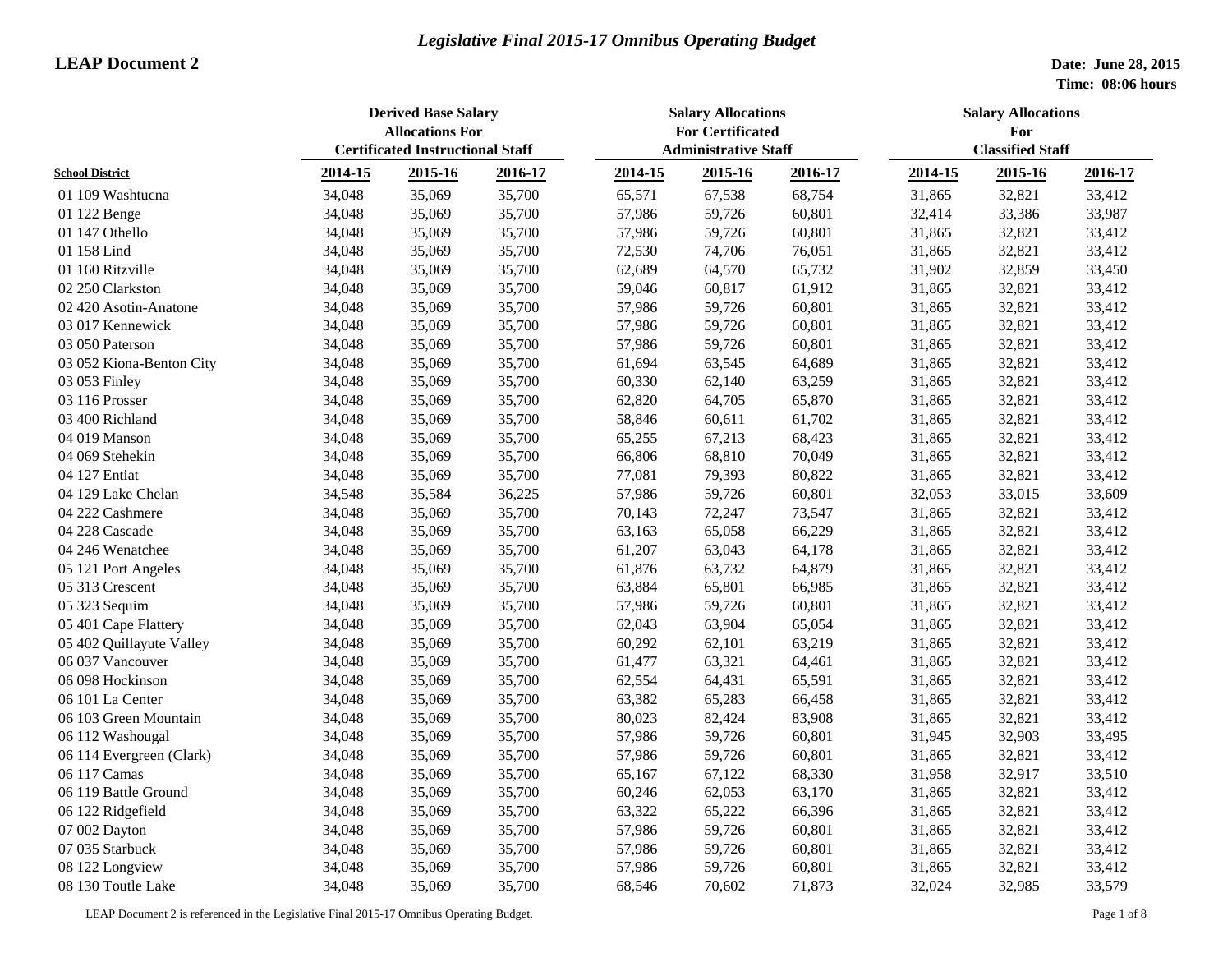|                         | <b>Derived Base Salary</b><br><b>Allocations For</b><br><b>Certificated Instructional Staff</b> |         |         | <b>Salary Allocations</b><br><b>For Certificated</b> |         |         | <b>Salary Allocations</b><br>For |         |         |  |
|-------------------------|-------------------------------------------------------------------------------------------------|---------|---------|------------------------------------------------------|---------|---------|----------------------------------|---------|---------|--|
|                         |                                                                                                 |         |         | <b>Administrative Staff</b>                          |         |         | <b>Classified Staff</b>          |         |         |  |
| <b>School District</b>  | 2014-15                                                                                         | 2015-16 | 2016-17 | 2014-15                                              | 2015-16 | 2016-17 | 2014-15                          | 2015-16 | 2016-17 |  |
| 08 401 Castle Rock      | 34,048                                                                                          | 35,069  | 35,700  | 57,986                                               | 59,726  | 60,801  | 32,506                           | 33,481  | 34,084  |  |
| 08 402 Kalama           | 34,048                                                                                          | 35,069  | 35,700  | 58,964                                               | 60,733  | 61,826  | 31,865                           | 32,821  | 33,412  |  |
| 08 404 Woodland         | 34,048                                                                                          | 35,069  | 35,700  | 59,108                                               | 60,881  | 61,977  | 31,865                           | 32,821  | 33,412  |  |
| 08 458 Kelso            | 34,048                                                                                          | 35,069  | 35,700  | 58,280                                               | 60,028  | 61,109  | 31,865                           | 32,821  | 33,412  |  |
| 09 013 Orondo           | 35,668                                                                                          | 36,738  | 37,399  | 57,986                                               | 59,726  | 60,801  | 31,865                           | 32,821  | 33,412  |  |
| 09 075 Bridgeport       | 34,048                                                                                          | 35,069  | 35,700  | 63,341                                               | 65,241  | 66,415  | 32,250                           | 33,218  | 33,816  |  |
| 09 102 Palisades        | 34,048                                                                                          | 35,069  | 35,700  | 57,986                                               | 59,726  | 60,801  | 31,865                           | 32,821  | 33,412  |  |
| 09 206 Eastmont         | 34,048                                                                                          | 35,069  | 35,700  | 61,396                                               | 63,238  | 64,376  | 31,865                           | 32,821  | 33,412  |  |
| 09 207 Mansfield        | 34,048                                                                                          | 35,069  | 35,700  | 77,023                                               | 79,334  | 80,762  | 32,275                           | 33,243  | 33,841  |  |
| 09 209 Waterville       | 34,048                                                                                          | 35,069  | 35,700  | 59,214                                               | 60,990  | 62,088  | 31,865                           | 32,821  | 33,412  |  |
| 10 003 Keller           | 34,048                                                                                          | 35,069  | 35,700  | 57,986                                               | 59,726  | 60,801  | 31,865                           | 32,821  | 33,412  |  |
| 10 050 Curlew           | 34,048                                                                                          | 35,069  | 35,700  | 77,010                                               | 79,320  | 80,748  | 31,865                           | 32,821  | 33,412  |  |
| 10 065 Orient           | 34,048                                                                                          | 35,069  | 35,700  | 71,388                                               | 73,530  | 74,854  | 31,865                           | 32,821  | 33,412  |  |
| 10 070 Inchelium        | 34,048                                                                                          | 35,069  | 35,700  | 67,126                                               | 69,140  | 70,385  | 31,865                           | 32,821  | 33,412  |  |
| 10 309 Republic         | 34,048                                                                                          | 35,069  | 35,700  | 57,986                                               | 59,726  | 60,801  | 31,865                           | 32,821  | 33,412  |  |
| 11 001 Pasco            | 34,048                                                                                          | 35,069  | 35,700  | 58,071                                               | 59,813  | 60,890  | 31,869                           | 32,825  | 33,416  |  |
| 11 051 North Franklin   | 34,048                                                                                          | 35,069  | 35,700  | 59,787                                               | 61,581  | 62,689  | 31,865                           | 32,821  | 33,412  |  |
| 11 054 Star             | 34,048                                                                                          | 35,069  | 35,700  | 57,986                                               | 59,726  | 60,801  | 31,865                           | 32,821  | 33,412  |  |
| 11 056 Kahlotus         | 34,048                                                                                          | 35,069  | 35,700  | 58,331                                               | 60,081  | 61,162  | 31,865                           | 32,821  | 33,412  |  |
| 12 110 Pomeroy          | 34,048                                                                                          | 35,069  | 35,700  | 64,161                                               | 66,086  | 67,276  | 31,927                           | 32,885  | 33,477  |  |
| 13 073 Wahluke          | 34,048                                                                                          | 35,069  | 35,700  | 69,385                                               | 71,467  | 72,753  | 31,865                           | 32,821  | 33,412  |  |
| 13 144 Quincy           | 34,048                                                                                          | 35,069  | 35,700  | 59,119                                               | 60,893  | 61,989  | 31,879                           | 32,835  | 33,426  |  |
| 13 146 Warden           | 34,048                                                                                          | 35,069  | 35,700  | 61,434                                               | 63,277  | 64,416  | 31,865                           | 32,821  | 33,412  |  |
| 13 151 Coulee-Hartline  | 34,048                                                                                          | 35,069  | 35,700  | 65,945                                               | 67,923  | 69,146  | 31,865                           | 32,821  | 33,412  |  |
| 13 156 Soap Lake        | 34,048                                                                                          | 35,069  | 35,700  | 57,986                                               | 59,726  | 60,801  | 31,865                           | 32,821  | 33,412  |  |
| 13 160 Royal            | 34,048                                                                                          | 35,069  | 35,700  | 58,762                                               | 60,525  | 61,614  | 31,865                           | 32,821  | 33,412  |  |
| 13 161 Moses Lake       | 34,048                                                                                          | 35,069  | 35,700  | 59,473                                               | 61,257  | 62,360  | 31,865                           | 32,821  | 33,412  |  |
| 13 165 Ephrata          | 34,048                                                                                          | 35,069  | 35,700  | 57,986                                               | 59,726  | 60,801  | 31,865                           | 32,821  | 33,412  |  |
| 13 167 Wilson Creek     | 34,048                                                                                          | 35,069  | 35,700  | 82,154                                               | 84,619  | 86,142  | 31,865                           | 32,821  | 33,412  |  |
| 13 301 Grand Coulee Dam | 34,048                                                                                          | 35,069  | 35,700  | 57,986                                               | 59,726  | 60,801  | 31,865                           | 32,821  | 33,412  |  |
| 14 005 Aberdeen         | 34,048                                                                                          | 35,069  | 35,700  | 58,982                                               | 60,751  | 61,845  | 31,865                           | 32,821  | 33,412  |  |
| 14 028 Hoquiam          | 34,048                                                                                          | 35,069  | 35,700  | 61,260                                               | 63,098  | 64,234  | 31,865                           | 32,821  | 33,412  |  |
| 14 064 North Beach      | 34,048                                                                                          | 35,069  | 35,700  | 67,144                                               | 69,158  | 70,403  | 31,865                           | 32,821  | 33,412  |  |
| 14 065 McCleary         | 34,048                                                                                          | 35,069  | 35,700  | 62,688                                               | 64,569  | 65,731  | 33,106                           | 34,099  | 34,713  |  |
| 14 066 Montesano        | 34,048                                                                                          | 35,069  | 35,700  | 58,575                                               | 60,332  | 61,418  | 31,865                           | 32,821  | 33,412  |  |
| 14 068 Elma             | 34,048                                                                                          | 35,069  | 35,700  | 58,573                                               | 60,330  | 61,416  | 32,848                           | 33,833  | 34,442  |  |
| 14 077 Taholah          | 34,048                                                                                          | 35,069  | 35,700  | 74,969                                               | 77,218  | 78,608  | 31,865                           | 32,821  | 33,412  |  |
| 14 097 Quinault         | 34,048                                                                                          | 35,069  | 35,700  | 59,210                                               | 60,986  | 62,084  | 32,103                           | 33,066  | 33,661  |  |

LEAP Document 2 is referenced in the Legislative Final 2015-17 Omnibus Operating Budget. Page 2 of 8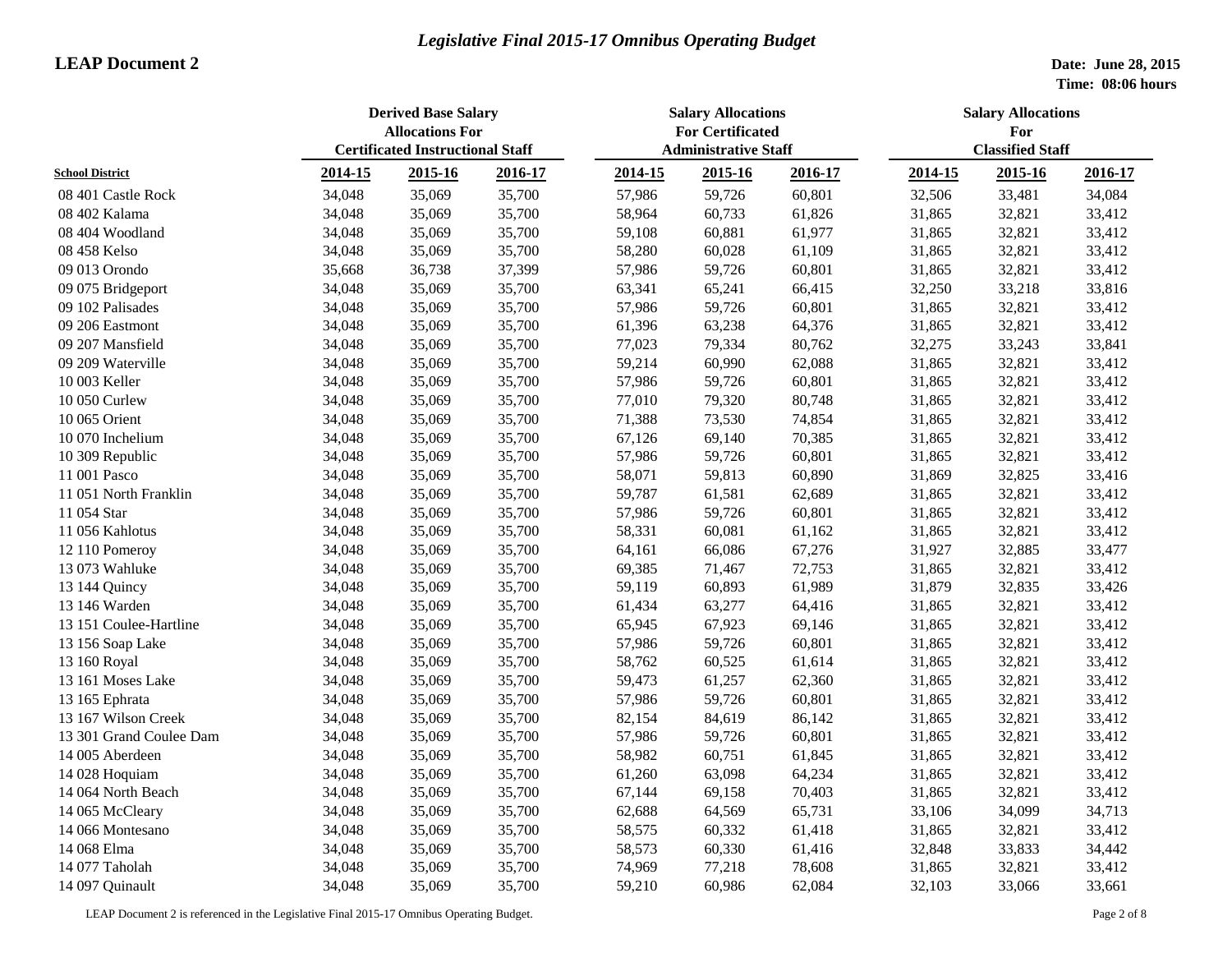|                          | <b>Derived Base Salary</b><br><b>Allocations For</b><br><b>Certificated Instructional Staff</b> |         |         | <b>Salary Allocations</b><br><b>For Certificated</b> |                             |         | <b>Salary Allocations</b><br>For |                         |         |
|--------------------------|-------------------------------------------------------------------------------------------------|---------|---------|------------------------------------------------------|-----------------------------|---------|----------------------------------|-------------------------|---------|
|                          |                                                                                                 |         |         |                                                      | <b>Administrative Staff</b> |         |                                  | <b>Classified Staff</b> |         |
| <b>School District</b>   | 2014-15                                                                                         | 2015-16 | 2016-17 | 2014-15                                              | 2015-16                     | 2016-17 | 2014-15                          | 2015-16                 | 2016-17 |
| 14 099 Cosmopolis        | 34,048                                                                                          | 35,069  | 35,700  | 58,764                                               | 60,527                      | 61,616  | 31,865                           | 32,821                  | 33,412  |
| 14 104 Satsop            | 34,048                                                                                          | 35,069  | 35,700  | 57,986                                               | 59,726                      | 60,801  | 31,865                           | 32,821                  | 33,412  |
| 14 117 Wishkah Valley    | 34,048                                                                                          | 35,069  | 35,700  | 74,957                                               | 77,206                      | 78,596  | 32,703                           | 33,684                  | 34,290  |
| 14 172 Ocosta            | 34,048                                                                                          | 35,069  | 35,700  | 58,211                                               | 59,957                      | 61,036  | 32,058                           | 33,020                  | 33,614  |
| 14 400 Oakville          | 34,048                                                                                          | 35,069  | 35,700  | 80,458                                               | 82,872                      | 84,364  | 32,869                           | 33,855                  | 34,464  |
| 15 201 Oak Harbor        | 34,269                                                                                          | 35,297  | 35,932  | 57,986                                               | 59,726                      | 60,801  | 31,865                           | 32,821                  | 33,412  |
| 15 204 Coupeville        | 34,048                                                                                          | 35,069  | 35,700  | 57,986                                               | 59,726                      | 60,801  | 31,865                           | 32,821                  | 33,412  |
| 15 206 South Whidbey     | 34,048                                                                                          | 35,069  | 35,700  | 58,715                                               | 60,476                      | 61,565  | 32,248                           | 33,215                  | 33,813  |
| 16 020 Queets-Clearwater | 34,048                                                                                          | 35,069  | 35,700  | 60,460                                               | 62,274                      | 63,395  | 32,102                           | 33,065                  | 33,660  |
| 16 046 Brinnon           | 34,048                                                                                          | 35,069  | 35,700  | 57,986                                               | 59,726                      | 60,801  | 31,865                           | 32,821                  | 33,412  |
| 16 048 Quilcene          | 34,048                                                                                          | 35,069  | 35,700  | 81,039                                               | 83,470                      | 84,972  | 31,865                           | 32,821                  | 33,412  |
| 16 049 Chimacum          | 34,048                                                                                          | 35,069  | 35,700  | 60,404                                               | 62,216                      | 63,336  | 32,575                           | 33,552                  | 34,156  |
| 16 050 Port Townsend     | 34,048                                                                                          | 35,069  | 35,700  | 57,986                                               | 59,726                      | 60,801  | 31,865                           | 32,821                  | 33,412  |
| 17 001 Seattle           | 34,277                                                                                          | 35,305  | 35,940  | 59,929                                               | 61,727                      | 62,838  | 36,777                           | 37,880                  | 38,562  |
| 17 210 Federal Way       | 34,048                                                                                          | 35,069  | 35,700  | 57,986                                               | 59,726                      | 60,801  | 31,865                           | 32,821                  | 33,412  |
| 17 216 Enumclaw          | 34,048                                                                                          | 35,069  | 35,700  | 58,112                                               | 59,855                      | 60,932  | 31,865                           | 32,821                  | 33,412  |
| 17 400 Mercer Island     | 34,048                                                                                          | 35,069  | 35,700  | 63,219                                               | 65,116                      | 66,288  | 32,131                           | 33,095                  | 33,691  |
| 17 401 Highline          | 34,048                                                                                          | 35,069  | 35,700  | 62,466                                               | 64,340                      | 65,498  | 31,865                           | 32,821                  | 33,412  |
| 17 402 Vashon Island     | 34,048                                                                                          | 35,069  | 35,700  | 64,923                                               | 66,871                      | 68,075  | 31,865                           | 32,821                  | 33,412  |
| 17 403 Renton            | 34,048                                                                                          | 35,069  | 35,700  | 58,467                                               | 60,221                      | 61,305  | 31,865                           | 32,821                  | 33,412  |
| 17 404 Skykomish         | 34,048                                                                                          | 35,069  | 35,700  | 84,362                                               | 86,893                      | 88,457  | 32,059                           | 33,021                  | 33,615  |
| 17 405 Bellevue          | 34,048                                                                                          | 35,069  | 35,700  | 61,230                                               | 63,067                      | 64,202  | 34,507                           | 35,542                  | 36,182  |
| 17 406 Tukwila           | 34,048                                                                                          | 35,069  | 35,700  | 70,046                                               | 72,147                      | 73,446  | 31,865                           | 32,821                  | 33,412  |
| 17 407 Riverview         | 34,048                                                                                          | 35,069  | 35,700  | 62,316                                               | 64,185                      | 65,340  | 31,865                           | 32,821                  | 33,412  |
| 17 408 Auburn            | 34,048                                                                                          | 35,069  | 35,700  | 57,986                                               | 59,726                      | 60,801  | 31,865                           | 32,821                  | 33,412  |
| 17 409 Tahoma            | 34,048                                                                                          | 35,069  | 35,700  | 57,986                                               | 59,726                      | 60,801  | 32,031                           | 32,992                  | 33,586  |
| 17 410 Snoqualmie Valley | 34,048                                                                                          | 35,069  | 35,700  | 57,986                                               | 59,726                      | 60,801  | 31,865                           | 32,821                  | 33,412  |
| 17 411 Issaquah          | 34,048                                                                                          | 35,069  | 35,700  | 59,670                                               | 61,460                      | 62,566  | 31,865                           | 32,821                  | 33,412  |
| 17 412 Shoreline         | 34,048                                                                                          | 35,069  | 35,700  | 63,111                                               | 65,004                      | 66,174  | 33,428                           | 34,431                  | 35,051  |
| 17 414 Lake Washington   | 34,048                                                                                          | 35,069  | 35,700  | 61,164                                               | 62,999                      | 64,133  | 31,865                           | 32,821                  | 33,412  |
| 17 415 Kent              | 34,048                                                                                          | 35,069  | 35,700  | 57,986                                               | 59,726                      | 60,801  | 31,865                           | 32,821                  | 33,412  |
| 17 417 Northshore        | 35,462                                                                                          | 36,526  | 37,183  | 57,986                                               | 59,726                      | 60,801  | 32,314                           | 33,283                  | 33,882  |
| 18 100 Bremerton         | 34,048                                                                                          | 35,069  | 35,700  | 58,907                                               | 60,674                      | 61,766  | 32,996                           | 33,986                  | 34,598  |
| 18 303 Bainbridge Island | 34,048                                                                                          | 35,069  | 35,700  | 60,647                                               | 62,466                      | 63,590  | 31,865                           | 32,821                  | 33,412  |
| 18 400 North Kitsap      | 34,048                                                                                          | 35,069  | 35,700  | 58,181                                               | 59,926                      | 61,005  | 32,343                           | 33,313                  | 33,913  |
| 18 401 Central Kitsap    | 34,048                                                                                          | 35,069  | 35,700  | 57,986                                               | 59,726                      | 60,801  | 31,865                           | 32,821                  | 33,412  |
| 18 402 South Kitsap      | 34,048                                                                                          | 35,069  | 35,700  | 59,419                                               | 61,202                      | 62,304  | 31,976                           | 32,935                  | 33,528  |
| 19 007 Damman            | 34,048                                                                                          | 35,069  | 35,700  | 57,986                                               | 59,726                      | 60,801  | 31,865                           | 32,821                  | 33,412  |

LEAP Document 2 is referenced in the Legislative Final 2015-17 Omnibus Operating Budget. Page 3 of 8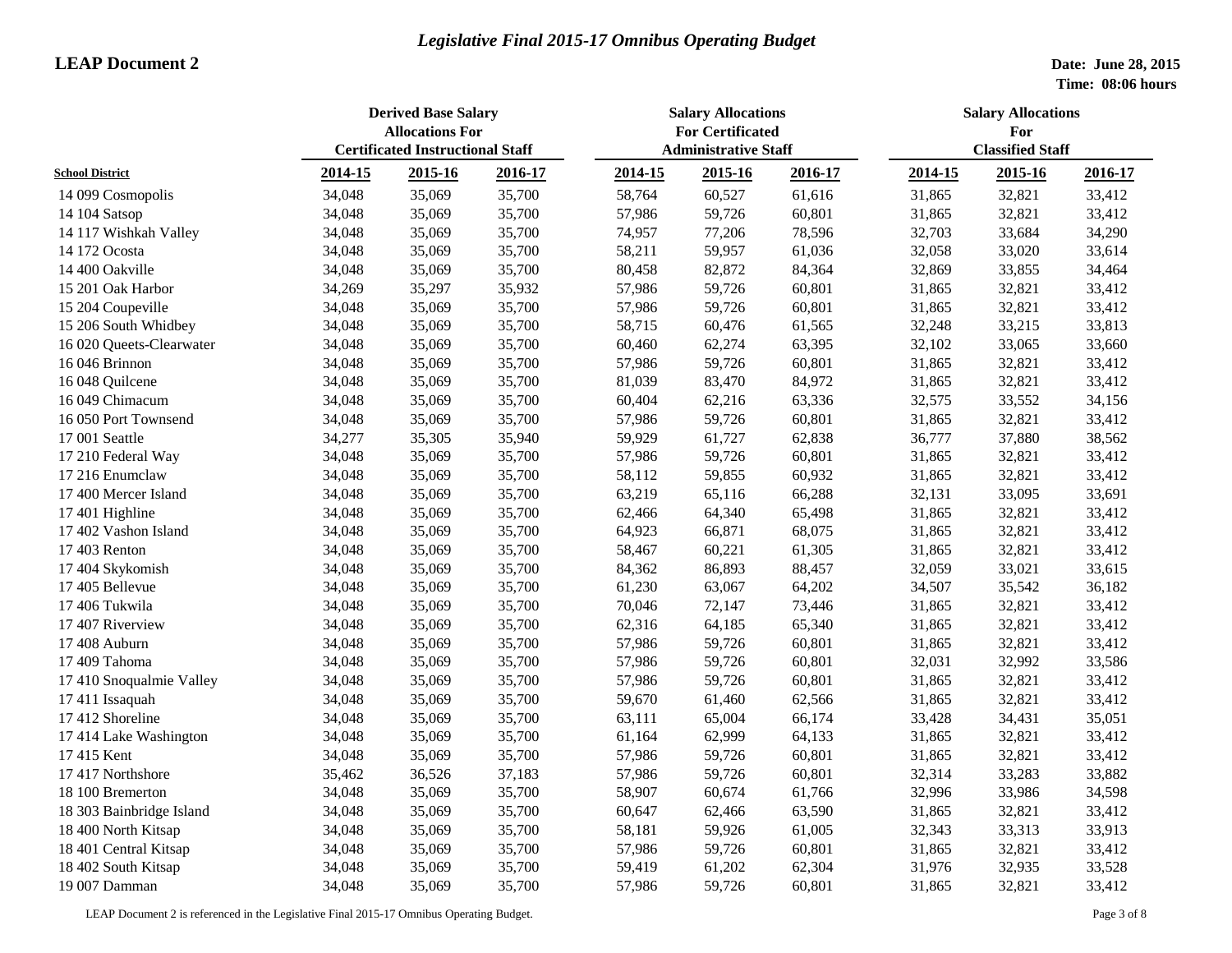|                        |         | <b>Derived Base Salary</b><br><b>Allocations For</b> | <b>Salary Allocations</b><br><b>For Certificated</b> |                             |         | <b>Salary Allocations</b><br>For |                         |         |         |
|------------------------|---------|------------------------------------------------------|------------------------------------------------------|-----------------------------|---------|----------------------------------|-------------------------|---------|---------|
|                        |         | <b>Certificated Instructional Staff</b>              |                                                      | <b>Administrative Staff</b> |         |                                  | <b>Classified Staff</b> |         |         |
| <b>School District</b> | 2014-15 | 2015-16                                              | 2016-17                                              | 2014-15                     | 2015-16 | 2016-17                          | 2014-15                 | 2015-16 | 2016-17 |
| 19 028 Easton          | 34,048  | 35,069                                               | 35,700                                               | 57,986                      | 59,726  | 60,801                           | 31,865                  | 32,821  | 33,412  |
| 19 400 Thorp           | 34,048  | 35,069                                               | 35,700                                               | 58,100                      | 59,843  | 60,920                           | 32,688                  | 33,669  | 34,275  |
| 19 401 Ellensburg      | 34,048  | 35,069                                               | 35,700                                               | 59,295                      | 61,074  | 62,173                           | 31,865                  | 32,821  | 33,412  |
| 19 403 Kittitas        | 34,048  | 35,069                                               | 35,700                                               | 59,385                      | 61,167  | 62,268                           | 31,865                  | 32,821  | 33,412  |
| 19 404 Cle Elum-Roslyn | 34,048  | 35,069                                               | 35,700                                               | 62,407                      | 64,279  | 65,436                           | 31,869                  | 32,825  | 33,416  |
| 20 094 Wishram         | 34,048  | 35,069                                               | 35,700                                               | 72,295                      | 74,464  | 75,804                           | 31,865                  | 32,821  | 33,412  |
| 20 203 Bickleton       | 34,048  | 35,069                                               | 35,700                                               | 72,251                      | 74,419  | 75,759                           | 31,865                  | 32,821  | 33,412  |
| 20 215 Centerville     | 34,048  | 35,069                                               | 35,700                                               | 57,986                      | 59,726  | 60,801                           | 31,865                  | 32,821  | 33,412  |
| 20 400 Trout Lake      | 34,048  | 35,069                                               | 35,700                                               | 63,888                      | 65,805  | 66,989                           | 31,865                  | 32,821  | 33,412  |
| 20 401 Glenwood        | 34,048  | 35,069                                               | 35,700                                               | 64,353                      | 66,284  | 67,477                           | 31,865                  | 32,821  | 33,412  |
| 20 402 Klickitat       | 34,048  | 35,069                                               | 35,700                                               | 69,919                      | 72,017  | 73,313                           | 31,865                  | 32,821  | 33,412  |
| 20 403 Roosevelt       | 34,048  | 35,069                                               | 35,700                                               | 57,986                      | 59,726  | 60,801                           | 31,865                  | 32,821  | 33,412  |
| 20 404 Goldendale      | 34,048  | 35,069                                               | 35,700                                               | 57,986                      | 59,726  | 60,801                           | 31,865                  | 32,821  | 33,412  |
| 20 405 White Salmon    | 34,048  | 35,069                                               | 35,700                                               | 65,407                      | 67,369  | 68,582                           | 31,865                  | 32,821  | 33,412  |
| 20 406 Lyle            | 34,048  | 35,069                                               | 35,700                                               | 65,681                      | 67,651  | 68,869                           | 31,865                  | 32,821  | 33,412  |
| 21 014 Napavine        | 34,048  | 35,069                                               | 35,700                                               | 67,181                      | 69,196  | 70,442                           | 31,920                  | 32,878  | 33,470  |
| 21 036 Evaline         | 34,048  | 35,069                                               | 35,700                                               | 57,986                      | 59,726  | 60,801                           | 31,865                  | 32,821  | 33,412  |
| 21 206 Mossyrock       | 34,048  | 35,069                                               | 35,700                                               | 64,482                      | 66,416  | 67,611                           | 31,865                  | 32,821  | 33,412  |
| 21 214 Morton          | 34,048  | 35,069                                               | 35,700                                               | 62,274                      | 64,142  | 65,297                           | 32,096                  | 33,059  | 33,654  |
| 21 226 Adna            | 34,048  | 35,069                                               | 35,700                                               | 67,899                      | 69,936  | 71,195                           | 31,865                  | 32,821  | 33,412  |
| 21 232 Winlock         | 34,048  | 35,069                                               | 35,700                                               | 60,978                      | 62,807  | 63,938                           | 31,865                  | 32,821  | 33,412  |
| 21 234 Boistfort       | 34,048  | 35,069                                               | 35,700                                               | 60,078                      | 61,880  | 62,994                           | 31,865                  | 32,821  | 33,412  |
| 21 237 Toledo          | 34,048  | 35,069                                               | 35,700                                               | 60,551                      | 62,368  | 63,491                           | 31,865                  | 32,821  | 33,412  |
| 21 300 Onalaska        | 34,048  | 35,069                                               | 35,700                                               | 59,418                      | 61,201  | 62,303                           | 31,865                  | 32,821  | 33,412  |
| 21 301 Pe Ell          | 34,048  | 35,069                                               | 35,700                                               | 66,684                      | 68,685  | 69,921                           | 32,471                  | 33,445  | 34,047  |
| 21 302 Chehalis        | 34,048  | 35,069                                               | 35,700                                               | 57,986                      | 59,726  | 60,801                           | 31,865                  | 32,821  | 33,412  |
| 21 303 White Pass      | 34,048  | 35,069                                               | 35,700                                               | 58,538                      | 60,294  | 61,379                           | 31,865                  | 32,821  | 33,412  |
| 21 401 Centralia       | 34,048  | 35,069                                               | 35,700                                               | 63,071                      | 64,963  | 66,132                           | 31,865                  | 32,821  | 33,412  |
| 22 008 Sprague         | 34,048  | 35,069                                               | 35,700                                               | 66,073                      | 68,055  | 69,280                           | 31,998                  | 32,958  | 33,551  |
| 22 009 Reardan-Edwall  | 34,048  | 35,069                                               | 35,700                                               | 59,314                      | 61,093  | 62,193                           | 31,865                  | 32,821  | 33,412  |
| 22 017 Almira          | 34,048  | 35,069                                               | 35,700                                               | 75,237                      | 77,494  | 78,889                           | 31,865                  | 32,821  | 33,412  |
| 22 073 Creston         | 34,048  | 35,069                                               | 35,700                                               | 74,630                      | 76,869  | 78,253                           | 31,865                  | 32,821  | 33,412  |
| 22 105 Odessa          | 34,048  | 35,069                                               | 35,700                                               | 62,464                      | 64,338  | 65,496                           | 31,865                  | 32,821  | 33,412  |
| 22 200 Wilbur          | 34,048  | 35,069                                               | 35,700                                               | 71,759                      | 73,912  | 75,242                           | 31,865                  | 32,821  | 33,412  |
| 22 204 Harrington      | 34,048  | 35,069                                               | 35,700                                               | 84,362                      | 86,893  | 88,457                           | 31,865                  | 32,821  | 33,412  |
| 22 207 Davenport       | 34,048  | 35,069                                               | 35,700                                               | 63,534                      | 65,440  | 66,618                           | 31,865                  | 32,821  | 33,412  |
| 23 042 Southside       | 34,561  | 35,598                                               | 36,239                                               | 57,986                      | 59,726  | 60,801                           | 31,865                  | 32,821  | 33,412  |
| 23 054 Grapeview       | 34,048  | 35,069                                               | 35,700                                               | 62,789                      | 64,673  | 65,837                           | 31,865                  | 32,821  | 33,412  |

LEAP Document 2 is referenced in the Legislative Final 2015-17 Omnibus Operating Budget. Page 4 of 8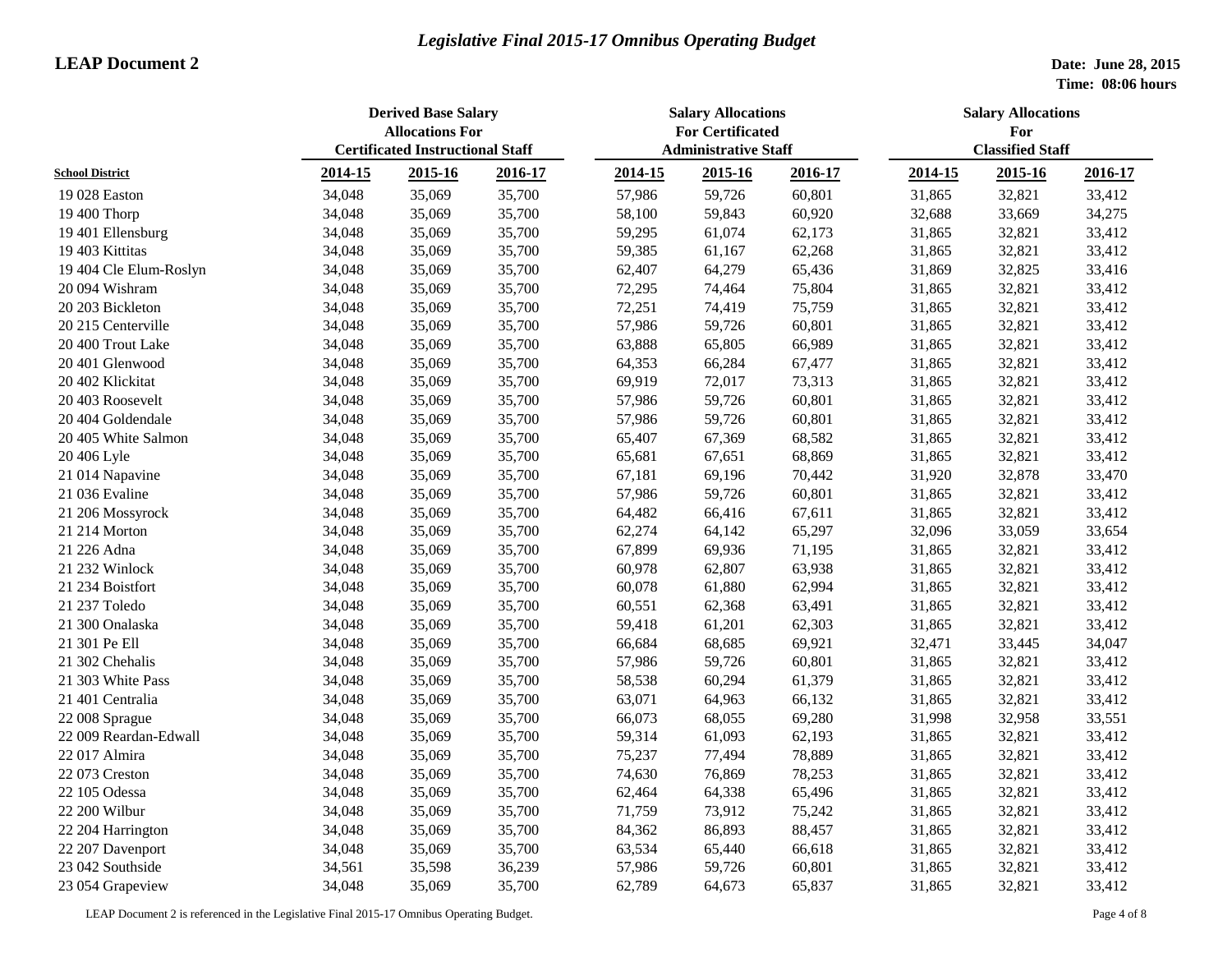|                                   | <b>Derived Base Salary</b><br><b>Allocations For</b><br><b>Certificated Instructional Staff</b> |        |         | <b>Salary Allocations</b><br><b>For Certificated</b><br><b>Administrative Staff</b> |         |         | <b>Salary Allocations</b><br>For<br><b>Classified Staff</b> |         |         |
|-----------------------------------|-------------------------------------------------------------------------------------------------|--------|---------|-------------------------------------------------------------------------------------|---------|---------|-------------------------------------------------------------|---------|---------|
| <b>School District</b>            | 2014-15<br>2015-16                                                                              |        | 2016-17 | 2014-15                                                                             | 2015-16 | 2016-17 | 2014-15                                                     | 2015-16 | 2016-17 |
|                                   |                                                                                                 |        |         |                                                                                     |         |         |                                                             |         |         |
| 23 309 Shelton                    | 34,048                                                                                          | 35,069 | 35,700  | 60,614                                                                              | 62,432  | 63,556  | 31,970                                                      | 32,929  | 33,522  |
| 23 311 Mary M. Knight             | 34,048                                                                                          | 35,069 | 35,700  | 74,275                                                                              | 76,503  | 77,880  | 32,404                                                      | 33,376  | 33,977  |
| 23 402 Pioneer                    | 34,048                                                                                          | 35,069 | 35,700  | 57,986                                                                              | 59,726  | 60,801  | 31,865                                                      | 32,821  | 33,412  |
| 23 403 North Mason                | 34,048                                                                                          | 35,069 | 35,700  | 57,986                                                                              | 59,726  | 60,801  | 31,887                                                      | 32,844  | 33,435  |
| 23 404 Hood Canal                 | 34,048                                                                                          | 35,069 | 35,700  | 60,547                                                                              | 62,363  | 63,486  | 33,083                                                      | 34,075  | 34,688  |
| 24 014 Nespelem                   | 34,048                                                                                          | 35,069 | 35,700  | 68,082                                                                              | 70,124  | 71,386  | 31,865                                                      | 32,821  | 33,412  |
| 24 019 Omak                       | 34,048                                                                                          | 35,069 | 35,700  | 63,022                                                                              | 64,913  | 66,081  | 31,865                                                      | 32,821  | 33,412  |
| 24 105 Okanogan                   | 34,048                                                                                          | 35,069 | 35,700  | 59,660                                                                              | 61,450  | 62,556  | 32,243                                                      | 33,210  | 33,808  |
| 24 111 Brewster                   | 34,048                                                                                          | 35,069 | 35,700  | 58,977                                                                              | 60,746  | 61,839  | 31,934                                                      | 32,892  | 33,484  |
| 24 122 Pateros                    | 34,048                                                                                          | 35,069 | 35,700  | 59,243                                                                              | 61,020  | 62,118  | 31,865                                                      | 32,821  | 33,412  |
| 24 350 Methow Valley              | 34,048                                                                                          | 35,069 | 35,700  | 71,502                                                                              | 73,647  | 74,973  | 32,062                                                      | 33,024  | 33,618  |
| 24 404 Tonasket                   | 34,048                                                                                          | 35,069 | 35,700  | 60,999                                                                              | 62,829  | 63,960  | 31,865                                                      | 32,821  | 33,412  |
| 24 410 Oroville                   | 34,048                                                                                          | 35,069 | 35,700  | 58,459                                                                              | 60,213  | 61,297  | 32,521                                                      | 33,497  | 34,100  |
| 25 101 Ocean Beach                | 34,048                                                                                          | 35,069 | 35,700  | 65,376                                                                              | 67,337  | 68,549  | 31,865                                                      | 32,821  | 33,412  |
| 25 116 Raymond                    | 34,048                                                                                          | 35,069 | 35,700  | 60,382                                                                              | 62,193  | 63,312  | 31,865                                                      | 32,821  | 33,412  |
| 25 118 South Bend                 | 34,048                                                                                          | 35,069 | 35,700  | 57,986                                                                              | 59,726  | 60,801  | 31,865                                                      | 32,821  | 33,412  |
| 25 155 Naselle-Grays River Valley | 34,048                                                                                          | 35,069 | 35,700  | 69,228                                                                              | 71,305  | 72,588  | 31,865                                                      | 32,821  | 33,412  |
| 25 160 Willapa Valley             | 34,048                                                                                          | 35,069 | 35,700  | 57,986                                                                              | 59,726  | 60,801  | 31,865                                                      | 32,821  | 33,412  |
| 25 200 North River                | 34,048                                                                                          | 35,069 | 35,700  | 66,044                                                                              | 68,025  | 69,249  | 31,865                                                      | 32,821  | 33,412  |
| 26 056 Newport                    | 34,048                                                                                          | 35,069 | 35,700  | 58,054                                                                              | 59,796  | 60,872  | 31,865                                                      | 32,821  | 33,412  |
| 26 059 Cusick                     | 34,048                                                                                          | 35,069 | 35,700  | 73,258                                                                              | 75,456  | 76,814  | 31,865                                                      | 32,821  | 33,412  |
| 26 070 Selkirk                    | 34,048                                                                                          | 35,069 | 35,700  | 57,986                                                                              | 59,726  | 60,801  | 31,865                                                      | 32,821  | 33,412  |
| 27 001 Steilacoom Historical      | 34,048                                                                                          | 35,069 | 35,700  | 59,980                                                                              | 61,779  | 62,891  | 32,042                                                      | 33,003  | 33,597  |
| 27 003 Puyallup                   | 34,733                                                                                          | 35,775 | 36,419  | 57,986                                                                              | 59,726  | 60,801  | 31,865                                                      | 32,821  | 33,412  |
| 27 010 Tacoma                     | 34,048                                                                                          | 35,069 | 35,700  | 57,986                                                                              | 59,726  | 60,801  | 34,954                                                      | 36,003  | 36,651  |
| 27 019 Carbonado                  | 34,048                                                                                          | 35,069 | 35,700  | 70,811                                                                              | 72,935  | 74,248  | 31,865                                                      | 32,821  | 33,412  |
| 27 083 University Place           | 34,048                                                                                          | 35,069 | 35,700  | 57,986                                                                              | 59,726  | 60,801  | 31,865                                                      | 32,821  | 33,412  |
| 27 320 Sumner                     | 34,048                                                                                          | 35,069 | 35,700  | 59,194                                                                              | 60,970  | 62,067  | 31,865                                                      | 32,821  | 33,412  |
| 27 343 Dieringer                  | 34,048                                                                                          | 35,069 | 35,700  | 63,424                                                                              | 65,327  | 66,503  | 31,865                                                      | 32,821  | 33,412  |
| 27 344 Orting                     | 34,048                                                                                          | 35,069 | 35,700  | 59,699                                                                              | 61,490  | 62,597  | 31,865                                                      | 32,821  | 33,412  |
| 27 400 Clover Park                | 34,048                                                                                          | 35,069 | 35,700  | 59,385                                                                              | 61,167  | 62,268  | 31,865                                                      | 32,821  | 33,412  |
| 27 401 Peninsula                  | 34,048                                                                                          | 35,069 | 35,700  | 60,877                                                                              | 62,703  | 63,832  | 31,881                                                      | 32,837  | 33,428  |
| 27 402 Franklin Pierce            | 34,048                                                                                          | 35,069 | 35,700  | 62,765                                                                              | 64,648  | 65,812  | 31,865                                                      | 32,821  | 33,412  |
| 27 403 Bethel                     | 34,048                                                                                          | 35,069 | 35,700  | 59,840                                                                              | 61,635  | 62,744  | 31,865                                                      | 32,821  | 33,412  |
| 27 404 Eatonville                 | 34,048                                                                                          | 35,069 | 35,700  | 57,986                                                                              | 59,726  | 60,801  | 31,865                                                      | 32,821  | 33,412  |
| 27 416 White River                | 34,048                                                                                          | 35,069 | 35,700  | 58,023                                                                              | 59,764  | 60,840  | 31,865                                                      | 32,821  | 33,412  |
| 27 417 Fife                       | 34,048                                                                                          | 35,069 | 35,700  | 60,570                                                                              | 62,387  | 63,510  | 31,865                                                      | 32,821  | 33,412  |
| 28 010 Shaw Island                | 34,697                                                                                          | 35,738 | 36,381  | 57,986                                                                              | 59,726  | 60,801  | 33,729                                                      | 34,741  | 35,366  |

LEAP Document 2 is referenced in the Legislative Final 2015-17 Omnibus Operating Budget. Page 5 of 8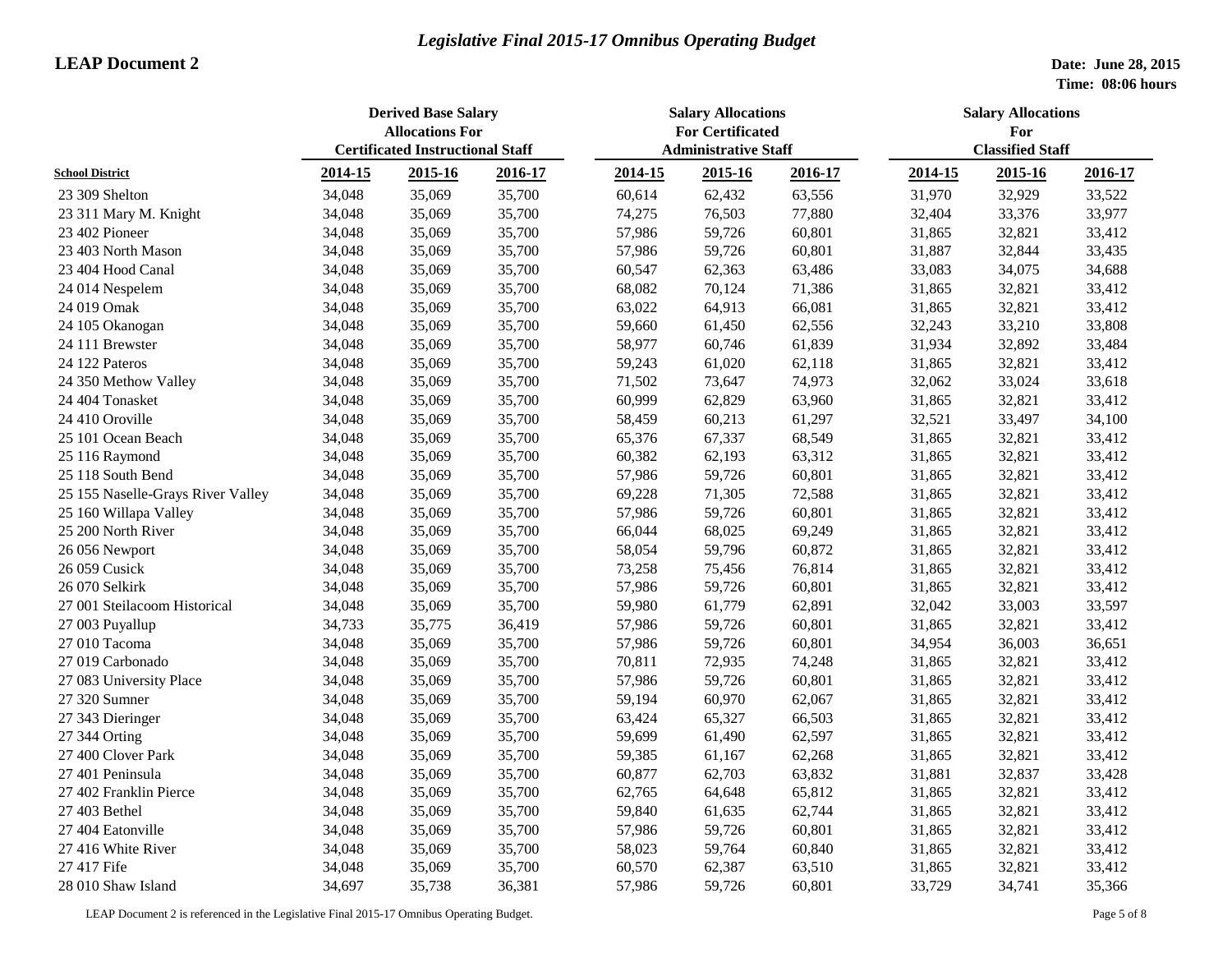|                              | <b>Derived Base Salary</b><br><b>Allocations For</b> |                                         |         | <b>Salary Allocations</b><br><b>For Certificated</b> |                             |         | <b>Salary Allocations</b><br>For |         |         |  |
|------------------------------|------------------------------------------------------|-----------------------------------------|---------|------------------------------------------------------|-----------------------------|---------|----------------------------------|---------|---------|--|
| <b>School District</b>       |                                                      | <b>Certificated Instructional Staff</b> |         |                                                      | <b>Administrative Staff</b> |         | <b>Classified Staff</b>          |         |         |  |
|                              | 2014-15                                              | 2015-16                                 | 2016-17 | 2014-15                                              | 2015-16                     | 2016-17 | 2014-15                          | 2015-16 | 2016-17 |  |
| 28 137 Orcas Island          | 34,048                                               | 35,069                                  | 35,700  | 57,986                                               | 59,726                      | 60,801  | 31,949                           | 32,907  | 33,499  |  |
| 28 144 Lopez Island          | 34,417                                               | 35,450                                  | 36,088  | 62,762                                               | 64,645                      | 65,809  | 31,865                           | 32,821  | 33,412  |  |
| 28 149 San Juan Island       | 34,048                                               | 35,069                                  | 35,700  | 61,424                                               | 63,267                      | 64,406  | 31,865                           | 32,821  | 33,412  |  |
| 29 011 Concrete              | 34,048                                               | 35,069                                  | 35,700  | 63,854                                               | 65,770                      | 66,954  | 31,865                           | 32,821  | 33,412  |  |
| 29 100 Burlington-Edison     | 34,048                                               | 35,069                                  | 35,700  | 58,695                                               | 60,456                      | 61,544  | 31,865                           | 32,821  | 33,412  |  |
| 29 101 Sedro-Woolley         | 34,048                                               | 35,069                                  | 35,700  | 57,986                                               | 59,726                      | 60,801  | 31,962                           | 32,921  | 33,514  |  |
| 29 103 Anacortes             | 34,048                                               | 35,069                                  | 35,700  | 59,811                                               | 61,605                      | 62,714  | 31,865                           | 32,821  | 33,412  |  |
| 29 311 La Conner             | 34,048                                               | 35,069                                  | 35,700  | 65,753                                               | 67,726                      | 68,945  | 31,865                           | 32,821  | 33,412  |  |
| 29 317 Conway                | 34,048                                               | 35,069                                  | 35,700  | 62,653                                               | 64,533                      | 65,695  | 31,865                           | 32,821  | 33,412  |  |
| 29 320 Mount Vernon          | 34,048                                               | 35,069                                  | 35,700  | 57,986                                               | 59,726                      | 60,801  | 31,865                           | 32,821  | 33,412  |  |
| 30 002 Skamania              | 34,048                                               | 35,069                                  | 35,700  | 73,130                                               | 75,324                      | 76,680  | 33,930                           | 34,948  | 35,577  |  |
| 30 029 Mount Pleasant        | 34,048                                               | 35,069                                  | 35,700  | 57,986                                               | 59,726                      | 60,801  | 35,213                           | 36,269  | 36,922  |  |
| 30 031 Mill A                | 34,048                                               | 35,069                                  | 35,700  | 57,986                                               | 59,726                      | 60,801  | 32,337                           | 33,307  | 33,907  |  |
| 30 303 Stevenson-Carson      | 34,048                                               | 35,069                                  | 35,700  | 58,725                                               | 60,487                      | 61,576  | 31,865                           | 32,821  | 33,412  |  |
| 31 002 Everett               | 35,737                                               | 36,809                                  | 37,472  | 62,536                                               | 64,412                      | 65,571  | 33,539                           | 34,545  | 35,167  |  |
| 31 004 Lake Stevens          | 34,048                                               | 35,069                                  | 35,700  | 64,822                                               | 66,767                      | 67,969  | 31,865                           | 32,821  | 33,412  |  |
| 31 006 Mukilteo              | 34,454                                               | 35,488                                  | 36,127  | 61,326                                               | 63,166                      | 64,303  | 31,865                           | 32,821  | 33,412  |  |
| 31 015 Edmonds               | 34,048                                               | 35,069                                  | 35,700  | 60,403                                               | 62,215                      | 63,335  | 31,865                           | 32,821  | 33,412  |  |
| 31 016 Arlington             | 34,048                                               | 35,069                                  | 35,700  | 58,653                                               | 60,413                      | 61,500  | 31,865                           | 32,821  | 33,412  |  |
| 31 025 Marysville            | 35,359                                               | 36,420                                  | 37,076  | 58,169                                               | 59,914                      | 60,992  | 31,865                           | 32,821  | 33,412  |  |
| 31 063 Index                 | 34,048                                               | 35,069                                  | 35,700  | 57,986                                               | 59,726                      | 60,801  | 31,865                           | 32,821  | 33,412  |  |
| 31 103 Monroe                | 34,048                                               | 35,069                                  | 35,700  | 60,406                                               | 62,218                      | 63,338  | 31,865                           | 32,821  | 33,412  |  |
| 31 201 Snohomish             | 34,048                                               | 35,069                                  | 35,700  | 61,664                                               | 63,514                      | 64,657  | 31,865                           | 32,821  | 33,412  |  |
| 31 306 Lakewood              | 34,048                                               | 35,069                                  | 35,700  | 57,986                                               | 59,726                      | 60,801  | 31,865                           | 32,821  | 33,412  |  |
| 31 311 Sultan                | 34,048                                               | 35,069                                  | 35,700  | 57,986                                               | 59,726                      | 60,801  | 31,865                           | 32,821  | 33,412  |  |
| 31 330 Darrington            | 34,048                                               | 35,069                                  | 35,700  | 67,586                                               | 69,614                      | 70,867  | 31,865                           | 32,821  | 33,412  |  |
| 31 332 Granite Falls         | 34,048                                               | 35,069                                  | 35,700  | 58,099                                               | 59,842                      | 60,919  | 31,865                           | 32,821  | 33,412  |  |
| 31 401 Stanwood              | 34,048                                               | 35,069                                  | 35,700  | 57,986                                               | 59,726                      | 60,801  | 31,865                           | 32,821  | 33,412  |  |
| 32 081 Spokane               | 34,048                                               | 35,069                                  | 35,700  | 57,986                                               | 59,726                      | 60,801  | 31,865                           | 32,821  | 33,412  |  |
| 32 123 Orchard Prairie       | 34,048                                               | 35,069                                  | 35,700  | 57,986                                               | 59,726                      | 60,801  | 31,865                           | 32,821  | 33,412  |  |
| 32 312 Great Northern        | 34,048                                               | 35,069                                  | 35,700  | 57,986                                               | 59,726                      | 60,801  | 31,865                           | 32,821  | 33,412  |  |
| 32 325 Nine Mile Falls       | 34,048                                               | 35,069                                  | 35,700  | 63,998                                               | 65,918                      | 67,105  | 31,865                           | 32,821  | 33,412  |  |
| 32 326 Medical Lake          | 34,048                                               | 35,069                                  | 35,700  | 57,986                                               | 59,726                      | 60,801  | 31,865                           | 32,821  | 33,412  |  |
| 32 354 Mead                  | 34,048                                               | 35,069                                  | 35,700  | 57,986                                               | 59,726                      | 60,801  | 31,865                           | 32,821  | 33,412  |  |
| 32 356 Central Valley        | 34,048                                               | 35,069                                  | 35,700  | 57,986                                               | 59,726                      | 60,801  | 32,206                           | 33,172  | 33,769  |  |
| 32 358 Freeman               | 34,048                                               | 35,069                                  | 35,700  | 57,986                                               | 59,726                      | 60,801  | 31,919                           | 32,877  | 33,469  |  |
| 32 360 Cheney                | 34,048                                               | 35,069                                  | 35,700  | 59,525                                               | 61,311                      | 62,415  | 31,865                           | 32,821  | 33,412  |  |
| 32 361 East Valley (Spokane) | 34,048                                               | 35,069                                  | 35,700  | 57,986                                               | 59,726                      | 60,801  | 31,865                           | 32,821  | 33,412  |  |

LEAP Document 2 is referenced in the Legislative Final 2015-17 Omnibus Operating Budget. Page 6 of 8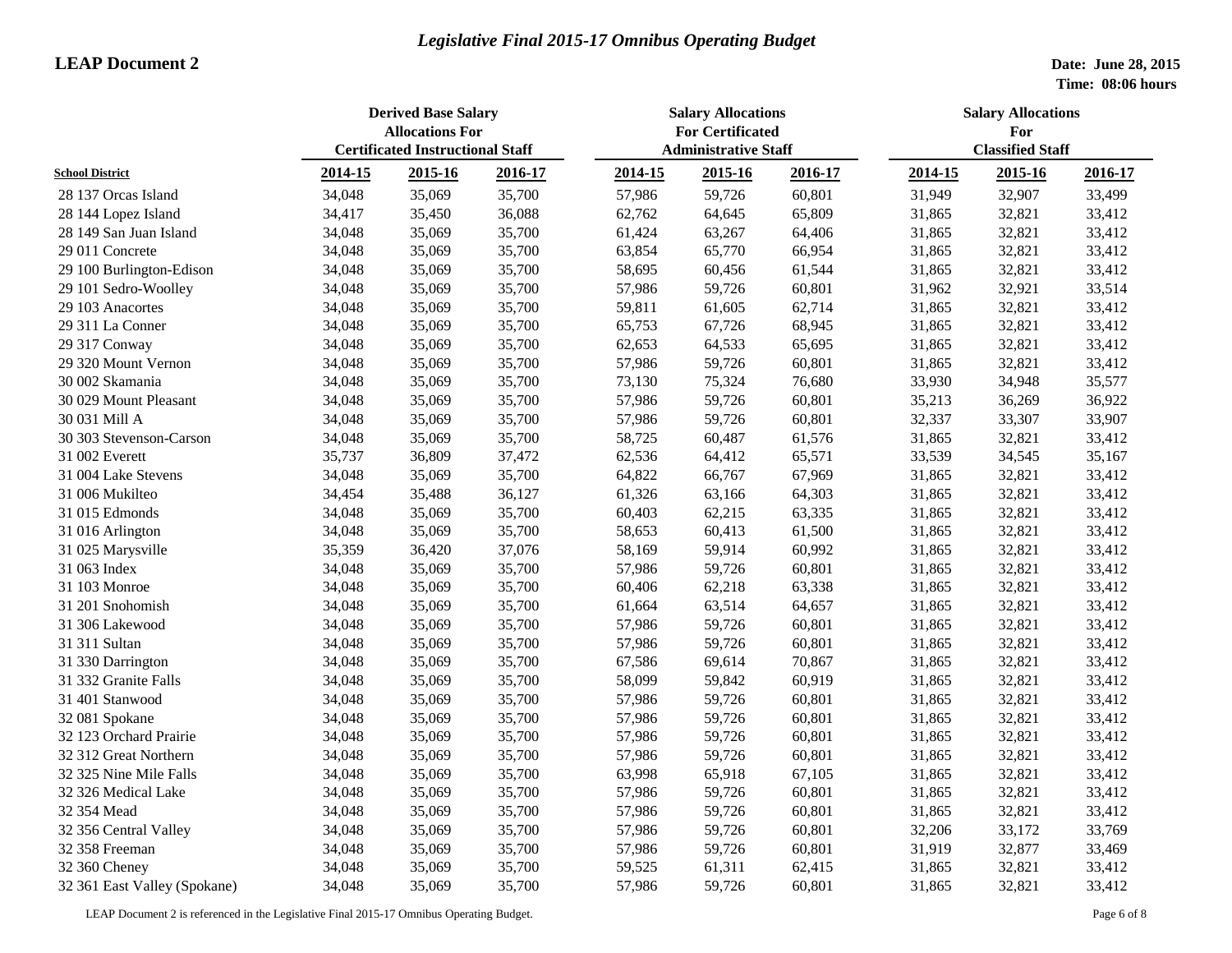|                               | <b>Derived Base Salary</b><br><b>Allocations For</b> |                                         |         | <b>Salary Allocations</b><br><b>For Certificated</b> |         |         | <b>Salary Allocations</b><br>For |         |         |
|-------------------------------|------------------------------------------------------|-----------------------------------------|---------|------------------------------------------------------|---------|---------|----------------------------------|---------|---------|
| <b>School District</b>        |                                                      | <b>Certificated Instructional Staff</b> |         | <b>Administrative Staff</b>                          |         |         | <b>Classified Staff</b>          |         |         |
|                               | 2014-15                                              | 2015-16                                 | 2016-17 | 2014-15                                              | 2015-16 | 2016-17 | 2014-15                          | 2015-16 | 2016-17 |
| 32 362 Liberty                | 34,048                                               | 35,069                                  | 35,700  | 60,231                                               | 62,038  | 63,155  | 31,865                           | 32,821  | 33,412  |
| 32 363 West Valley (Spokane)  | 34,048                                               | 35,069                                  | 35,700  | 63,636                                               | 65,545  | 66,725  | 31,865                           | 32,821  | 33,412  |
| 32 414 Deer Park              | 34,048                                               | 35,069                                  | 35,700  | 59,344                                               | 61,124  | 62,224  | 31,865                           | 32,821  | 33,412  |
| 32 416 Riverside              | 34,048                                               | 35,069                                  | 35,700  | 59,615                                               | 61,403  | 62,508  | 31,865                           | 32,821  | 33,412  |
| 33 030 Onion Creek            | 34,048                                               | 35,069                                  | 35,700  | 57,986                                               | 59,726  | 60,801  | 31,865                           | 32,821  | 33,412  |
| 33 036 Chewelah               | 34,048                                               | 35,069                                  | 35,700  | 57,986                                               | 59,726  | 60,801  | 32,461                           | 33,435  | 34,037  |
| 33 049 Wellpinit              | 34,048                                               | 35,069                                  | 35,700  | 74,899                                               | 77,146  | 78,535  | 31,865                           | 32,821  | 33,412  |
| 33 070 Valley                 | 34,048                                               | 35,069                                  | 35,700  | 64,458                                               | 66,392  | 67,587  | 31,865                           | 32,821  | 33,412  |
| 33 115 Colville               | 34,048                                               | 35,069                                  | 35,700  | 57,986                                               | 59,726  | 60,801  | 31,865                           | 32,821  | 33,412  |
| 33 183 Loon Lake              | 34,048                                               | 35,069                                  | 35,700  | 57,986                                               | 59,726  | 60,801  | 31,865                           | 32,821  | 33,412  |
| 33 202 Summit Valley          | 34,048                                               | 35,069                                  | 35,700  | 57,986                                               | 59,726  | 60,801  | 31,865                           | 32,821  | 33,412  |
| 33 205 Evergreen (Stevens)    | 34,048                                               | 35,069                                  | 35,700  | 57,986                                               | 59,726  | 60,801  | 31,865                           | 32,821  | 33,412  |
| 33 206 Columbia (Stevens)     | 34,048                                               | 35,069                                  | 35,700  | 84,362                                               | 86,893  | 88,457  | 31,865                           | 32,821  | 33,412  |
| 33 207 Mary Walker            | 34,048                                               | 35,069                                  | 35,700  | 64,999                                               | 66,949  | 68,154  | 31,865                           | 32,821  | 33,412  |
| 33 211 Northport              | 34,048                                               | 35,069                                  | 35,700  | 68,881                                               | 70,947  | 72,224  | 31,865                           | 32,821  | 33,412  |
| 33 212 Kettle Falls           | 34,048                                               | 35,069                                  | 35,700  | 57,986                                               | 59,726  | 60,801  | 32,153                           | 33,118  | 33,714  |
| 34 002 Yelm                   | 34,048                                               | 35,069                                  | 35,700  | 61,421                                               | 63,264  | 64,403  | 31,865                           | 32,821  | 33,412  |
| 34 003 North Thurston         | 34,048                                               | 35,069                                  | 35,700  | 58,129                                               | 59,873  | 60,951  | 31,865                           | 32,821  | 33,412  |
| 34 033 Tumwater               | 34,048                                               | 35,069                                  | 35,700  | 61,721                                               | 63,573  | 64,717  | 31,865                           | 32,821  | 33,412  |
| 34 111 Olympia                | 34,048                                               | 35,069                                  | 35,700  | 59,863                                               | 61,659  | 62,769  | 31,882                           | 32,838  | 33,429  |
| 34 307 Rainier                | 34,048                                               | 35,069                                  | 35,700  | 61,691                                               | 63,542  | 64,686  | 31,865                           | 32,821  | 33,412  |
| 34 324 Griffin                | 34,048                                               | 35,069                                  | 35,700  | 57,986                                               | 59,726  | 60,801  | 31,865                           | 32,821  | 33,412  |
| 34 401 Rochester              | 34,048                                               | 35,069                                  | 35,700  | 57,986                                               | 59,726  | 60,801  | 31,865                           | 32,821  | 33,412  |
| 34 402 Tenino                 | 34,048                                               | 35,069                                  | 35,700  | 57,986                                               | 59,726  | 60,801  | 31,865                           | 32,821  | 33,412  |
| 35 200 Wahkiakum              | 34,048                                               | 35,069                                  | 35,700  | 57,986                                               | 59,726  | 60,801  | 31,865                           | 32,821  | 33,412  |
| 36 101 Dixie                  | 34,048                                               | 35,069                                  | 35,700  | 63,673                                               | 65,583  | 66,763  | 31,865                           | 32,821  | 33,412  |
| 36 140 Walla Walla            | 34,048                                               | 35,069                                  | 35,700  | 58,373                                               | 60,124  | 61,206  | 31,865                           | 32,821  | 33,412  |
| 36 250 College Place          | 34,048                                               | 35,069                                  | 35,700  | 59,639                                               | 61,428  | 62,534  | 31,865                           | 32,821  | 33,412  |
| 36 300 Touchet                | 34,048                                               | 35,069                                  | 35,700  | 60,074                                               | 61,876  | 62,990  | 31,865                           | 32,821  | 33,412  |
| 36 400 Columbia (Walla Walla) | 34,048                                               | 35,069                                  | 35,700  | 57,986                                               | 59,726  | 60,801  | 31,865                           | 32,821  | 33,412  |
| 36 401 Waitsburg              | 34,048                                               | 35,069                                  | 35,700  | 70,742                                               | 72,864  | 74,176  | 31,865                           | 32,821  | 33,412  |
| 36 402 Prescott               | 34,048                                               | 35,069                                  | 35,700  | 68,814                                               | 70,878  | 72,154  | 33,046                           | 34,037  | 34,650  |
| 37 501 Bellingham             | 34,048                                               | 35,069                                  | 35,700  | 58,598                                               | 60,356  | 61,442  | 31,865                           | 32,821  | 33,412  |
| 37 502 Ferndale               | 34,048                                               | 35,069                                  | 35,700  | 60,982                                               | 62,811  | 63,942  | 31,865                           | 32,821  | 33,412  |
| 37 503 Blaine                 | 34,048                                               | 35,069                                  | 35,700  | 61,158                                               | 62,993  | 64,127  | 32,260                           | 33,228  | 33,826  |
| 37 504 Lynden                 | 34,048                                               | 35,069                                  | 35,700  | 57,986                                               | 59,726  | 60,801  | 31,865                           | 32,821  | 33,412  |
| 37 505 Meridian               | 34,048                                               | 35,069                                  | 35,700  | 57,986                                               | 59,726  | 60,801  | 31,865                           | 32,821  | 33,412  |
| 37 506 Nooksack Valley        | 34,048                                               | 35,069                                  | 35,700  | 57,986                                               | 59,726  | 60,801  | 31,884                           | 32,841  | 33,432  |

LEAP Document 2 is referenced in the Legislative Final 2015-17 Omnibus Operating Budget. Page 7 of 8